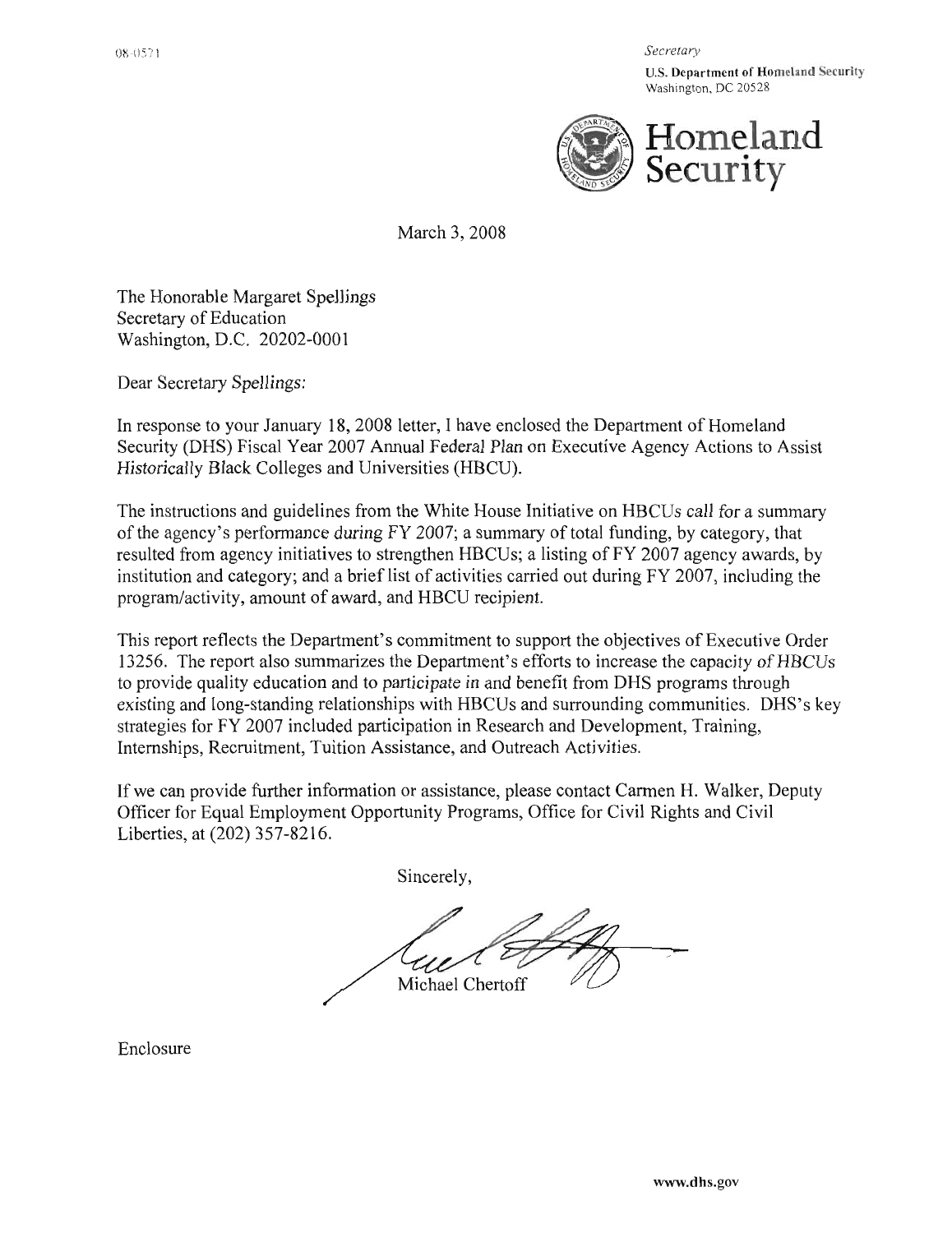# Annual Performance Report on Executive Agency Actions to Assist Historically Black Colleges and Universities For Fiscal Year 2007

#### **Transmittal Sheet**

Department/Agency:

U.S. Department of Homeland Security

Signature of Agency Head:

Michael Chertoff

Secretary

Name of Agency Representative:

Carmen H. Walker Deputy Officer for Equal Employment **Opportunity Programs** Office for Civil Rights and Civil Liberties

Liaison:

Ivelisse Reyes-Sainz EEO & Diversity Program Manager Office for Civil Rights and Civil Liberties

Date Submitted:

 $3/3/2008$ 

Return this sheet to the White House Initiative Office.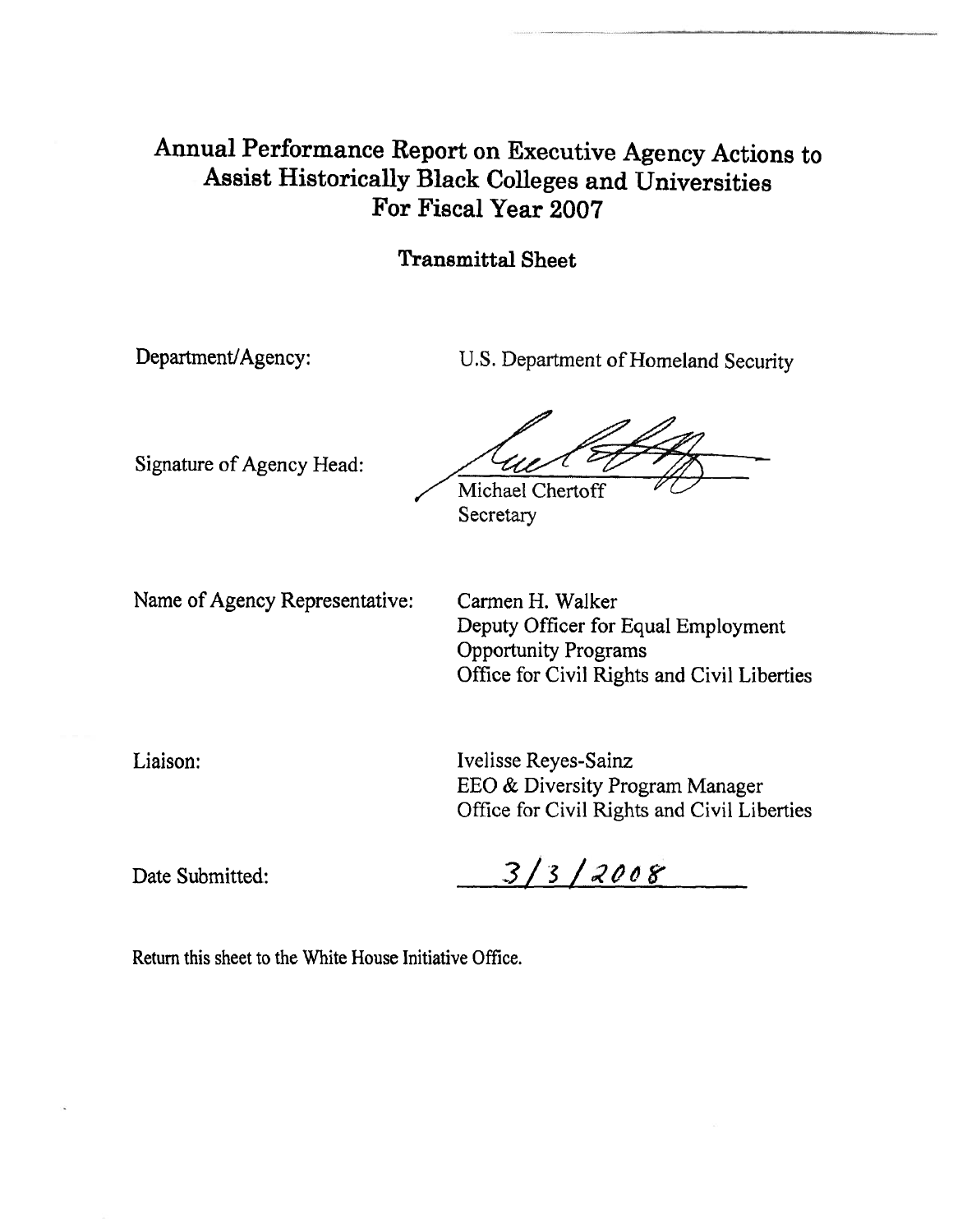

# WHITE HOUSE INITIATIVE ON HISTORICALLY BLACK COLLEGES AND UNIVERSITIES

Annual Performance Report on Executive Agency Actions to Assist Historically Black Colleges and Universities Fiscal Year 2007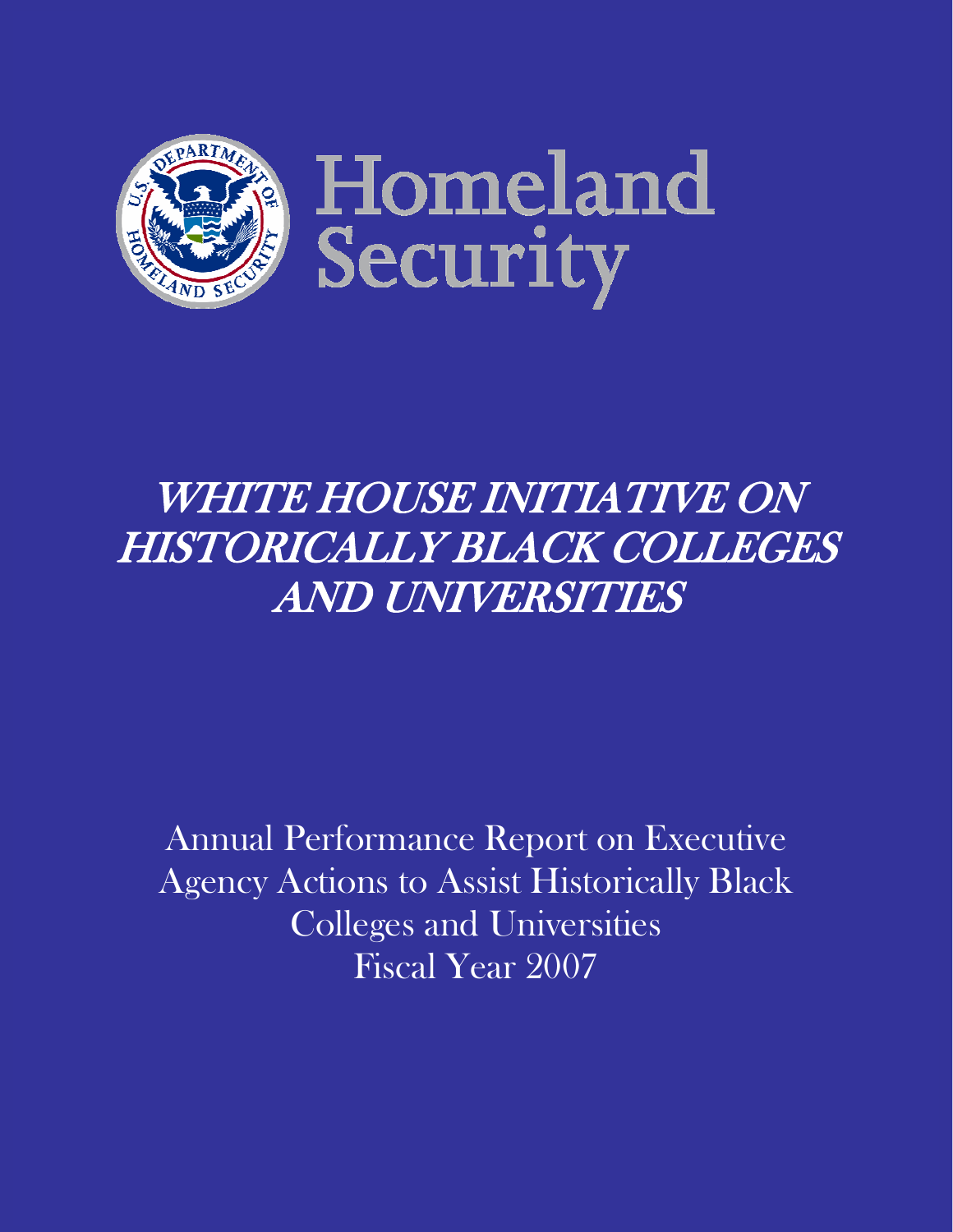# U.S. Department of Homeland Security Annual Performance Report on Executive Agency Actions to Assist Historically Black Colleges and Universities For Fiscal Year 2007

# Part I, Section A – FY 2007 Summary of Agency Performance

his is the Department of Homeland Security's Annual Performance Report on Executive This is the Department of Homeland Security's Annual Performance Report on Executive<br>Agency Actions to Assist Historically Black Colleges and Universities (HBCUs) for Fiscal Year (FY) 2007. We are submitting this Report to the White House Initiative pursuant to Executive Order 13256.

The Department's key strategies for FY 2007 included participation in Research and Development (R&D), Internships, Recruitment and Outreach Activities. To support these strategies, DHS reports that its financial support to HBCUs for FY 2007 totaled \$4,282,314.94. This amount represents a small (7.4 percent) decrease in financial support when compared to FY 2006. Nonetheless DHS is committed to redoubling its efforts to support HBCUs department-wide and expects this amount to increase significantly in FY 2008.

In FY 2007 DHS made noteworthy increases in four categories: *Training, Facilities & Equipment (F&E), Direct Institutional Subsidies, and Third Party Awards*. Specifically, in the *Training* category, the *Office of Grants Management and Operations (OGM&O), National Preparedness Directorate*, a component of the *Federal Emergency Management Agency (FEMA)*, reported a total of \$294,000 in sub-grants to HBCUs. Under the *F&E* category, the *OGM&O* and *FEMA's Region 6 Office* reported a combined total of \$545,444.59 in grants to HBCUs. The *Directorate of Science and Technology (S&T)* awarded a total of \$1,211,531 in Direct Institutional Subsidies to HBCUs. Under the Third Party Award category, the *S&T-University Programs* and the *U.S. Secret Service* reported a combined total of \$8,917 to HBCUs. In addition, sub-grants totaling \$856,718.51 were awarded under the State Homeland Security Program and Law Enforcement Terrorism Prevention Program grants. These awards represent additional activities not included in the FY 2007 Annual Plan. See *Section B – FY 2006 Summary of Total Awards, by Category*.

In contrast to the category increases noted above, the Department experienced significant decreases under the R&D; Fellowships/Traineeships/Internships/Recruitment/Intergovernmental Personnel Act (IPAs); and Student Tuition Assistance award categories between FY 2006 and FY 2007. The decreases are attributed to a combined reduction in HBCU funds totaling \$3,043,139.18 from DHS four Components and one headquarters directorate: *Science &Technology, U.S. Customs & Border Protection, U.S. Coast Guard, U.S. Secret Service and Transportation Security Administration*. See *Section D – FY 2007 Awards Narrative* for a breakdown by Component.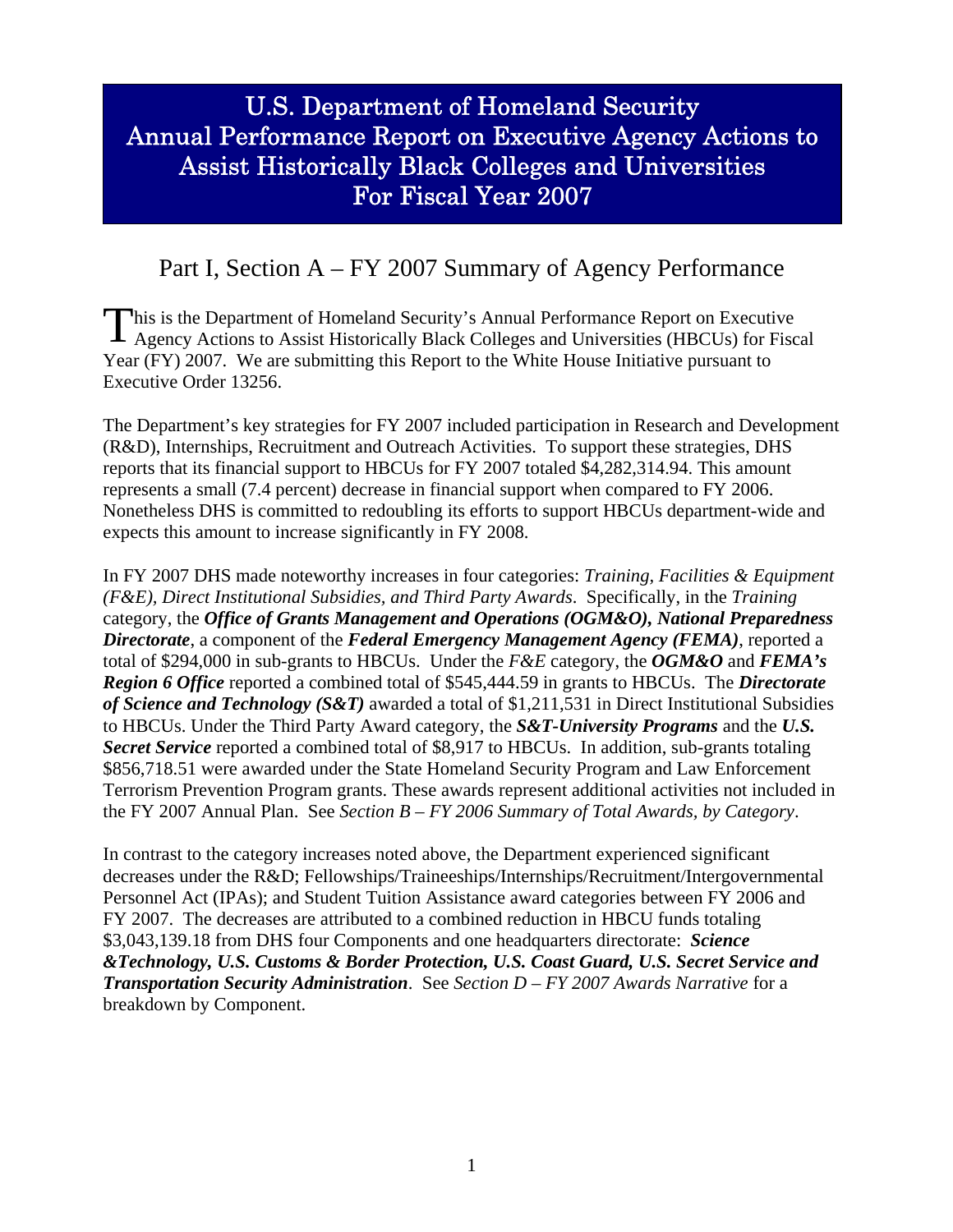# U.S. Department of Homeland Security Part I, Section B – FY 2007 Summary of Total Awards by Category

- *1. AGENCY:* U.S Department of Homeland Security
- **2. DATE:** March 3, 2008
- *3. TOTAL FUNDS AWARDED TO INSTITUTIONS OF HIGHER EDUCATION (IHE):* \$ 86,945,813.25

|    | <b>Category</b>                                                                                                 | <b>FY 2007</b><br><b>Total Funds</b><br><b>To IHES</b> | <b>FY 2007</b><br><b>Total Funds</b><br><b>To HBCUs</b> | <b>Funds To</b><br><b>HBCUs</b> as %<br>of FY 2007<br><b>Total Funds To</b><br><b>IHEs</b> |
|----|-----------------------------------------------------------------------------------------------------------------|--------------------------------------------------------|---------------------------------------------------------|--------------------------------------------------------------------------------------------|
| 1. | Research & Development                                                                                          | \$40,910,858.66                                        | \$911,544.00                                            | 2.2%                                                                                       |
| 2. | Training                                                                                                        | \$9,711,605.96                                         | \$295,160.00                                            | 3.0%                                                                                       |
| 3. | <b>Facilities and Equipment</b>                                                                                 | \$4,098,616.04                                         | \$545,444.59                                            | 13.3%                                                                                      |
|    | 4. Fellowships, Traineeships,<br>Internships, Recruitment, & IPAs <sup>1</sup>                                  | \$4,372,069.22                                         | \$305,431.00                                            | 7.0%                                                                                       |
|    | 5. Student Tuition Assistance,<br>Scholarships, and Other Aid <sup>2</sup>                                      | \$10,478,630.10                                        | \$143,542.84                                            | 1.4%                                                                                       |
| 6. | <b>Direct Institutional Subsidies</b>                                                                           | \$3,070,460.00                                         | \$1,211,531.00                                          | 39.5%                                                                                      |
| 7. | Third-Party Awards                                                                                              | \$38,984.00                                            | \$8,917.00                                              | 22.9%                                                                                      |
| 8. | Other (State Homeland Security<br>Program and Law Enforcement<br><b>Terrorism Prevention Program</b><br>grants) | \$14,264,589.27                                        | \$860,744.51                                            | 6.0%                                                                                       |
|    | <b>TOTAL</b>                                                                                                    | \$86,945,813.25                                        | \$4,282,314.94                                          | $4.9\%$ <sup>3</sup>                                                                       |

<sup>&</sup>lt;sup>1</sup> Summer Interns are included in category 6.<br> $2 \cdot \text{Ceterson: } \text{6}$  includes Student Cereer Experies

1

<span id="page-4-1"></span><span id="page-4-0"></span><sup>&</sup>lt;sup>2</sup> Category 6 includes Student Career Experience Program, Student Educational Experience Program, and College

<span id="page-4-2"></span>Student Pre-Commissioning Initiative.<br><sup>3</sup> Represents the percentage of funds awarded to HBCUs as a percentage of the total funds awarded to IHEs (\$4,282,314.94÷\$86,945,813.25=4.9%).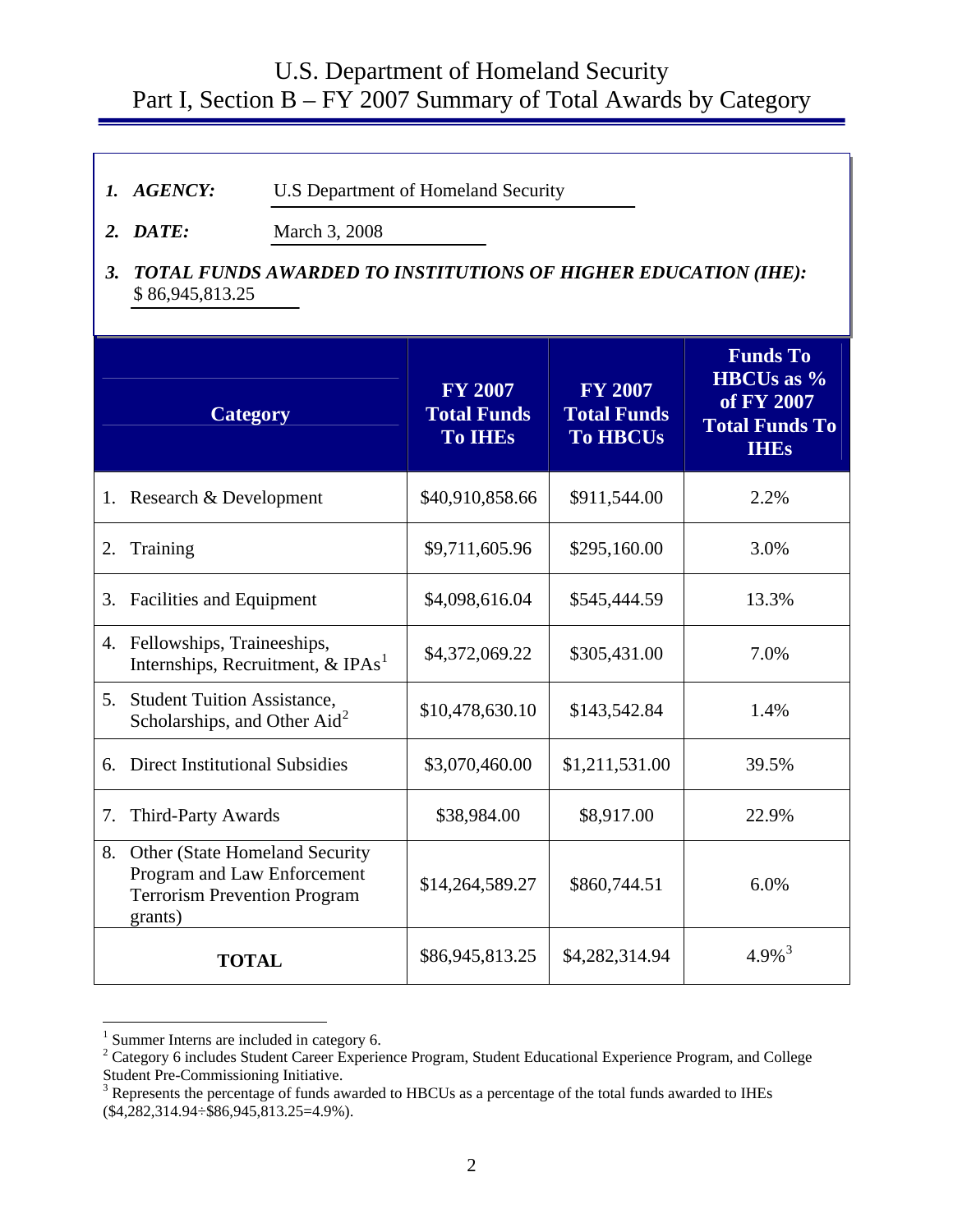| <b>STATE/INSTITUTION</b>                | R&D        | <b>TRAINING</b> | <b>F&amp;E</b> | <b>FELLOWS</b> | <b>STA</b> | <b>DIS</b> | <b>TPA</b> | <b>OTHER</b> |               | <b>TOTALS</b> |
|-----------------------------------------|------------|-----------------|----------------|----------------|------------|------------|------------|--------------|---------------|---------------|
|                                         |            |                 |                |                |            |            |            |              |               |               |
| <b>ALABAMA</b>                          |            |                 |                |                |            |            |            |              |               |               |
| Alabama A&M University                  |            |                 |                | 12,375.00      | 10,894.00  |            |            |              | \$            | 23,269.00     |
| Alabama State University                |            |                 |                | 250.00         |            |            |            |              | \$            | 250.00        |
| <b>Bishop State Comm. College</b>       |            |                 |                |                |            |            |            |              | \$            |               |
| Concordia College                       |            |                 |                |                |            |            |            |              | \$            |               |
| Fredd State Technical College           |            |                 |                |                |            |            |            |              | $\mathcal{S}$ |               |
| Gadsden State Comm. College             |            |                 |                |                |            |            |            |              | \$            |               |
| <b>Lawson State Community College</b>   |            |                 |                |                |            |            |            |              | \$            |               |
| Miles College                           |            |                 |                |                |            |            |            |              | \$            |               |
| Oakwood College                         |            |                 |                |                |            |            |            |              | \$            |               |
| Selma University                        |            |                 |                |                |            |            |            |              | \$            |               |
| J. F. Drake Technical College           |            |                 |                |                |            |            |            |              | \$            |               |
| Stillman College                        |            |                 |                |                |            |            |            |              | \$            |               |
| Talladega College                       |            |                 |                |                |            |            |            |              | \$            |               |
| <b>Trenholm State Technical College</b> |            |                 |                |                |            |            |            |              | \$            |               |
| Tuskegee University                     | 86,358.00  |                 |                | 6,865.00       |            |            |            |              | \$            | 93,223.00     |
|                                         |            |                 |                |                |            |            |            |              |               |               |
| <b>ARKANSAS</b>                         |            |                 |                |                |            |            |            |              |               |               |
| Arkansas Baptist College                |            |                 |                |                |            |            |            |              | \$            |               |
| Philander Smith College                 |            |                 |                |                |            |            |            |              | \$            |               |
| <b>Shorter College</b>                  |            |                 |                |                |            |            |            |              | \$            |               |
| U. of Arkansas @ Pine Bluff             | 31,500.00  |                 |                |                |            |            |            |              | \$            | 31,500.00     |
| <b>DELAWARE</b>                         |            |                 |                |                |            |            |            |              |               |               |
| Delaware State University               |            |                 |                | 600.00         |            |            |            |              | \$            | 600.00        |
|                                         |            |                 |                |                |            |            |            |              |               |               |
| <b>DISTRICT OF COLUMBIA</b>             |            |                 |                |                |            |            |            |              |               |               |
| <b>Howard University</b>                | 159,554.00 |                 |                | 28,281.00      |            |            |            |              | \$            | 187,835.00    |
| Univ. of D.C.                           |            |                 |                | 24,706.00      | 3,603.00   |            |            |              | \$            | 28,309.00     |
|                                         |            |                 |                |                |            |            |            |              |               |               |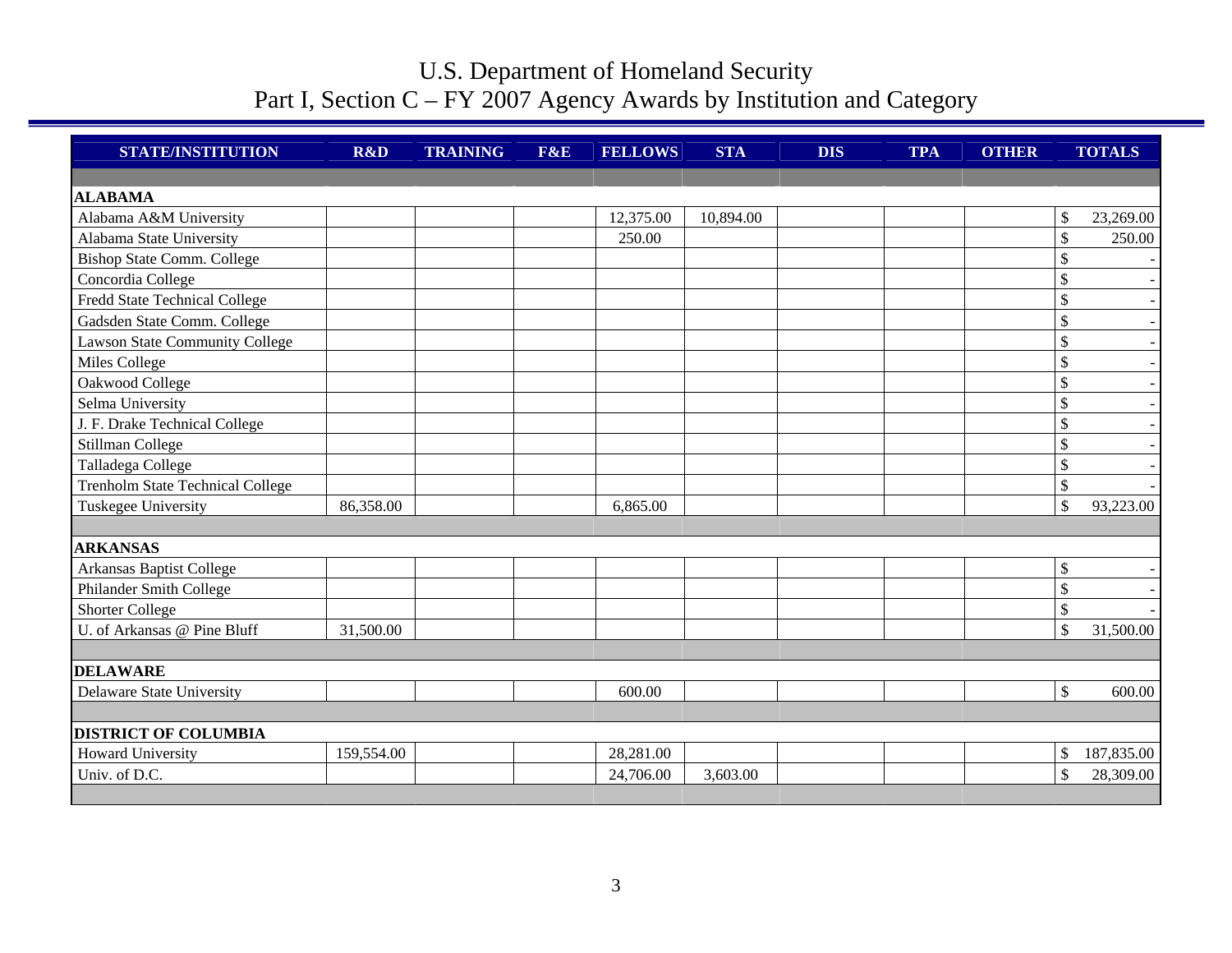| <b>STATE/INSTITUTION</b>          | R&D       | <b>TRAINING</b> | F&E | <b>FELLOWS</b> | <b>STA</b> | <b>DIS</b> | <b>TPA</b> | <b>OTHER</b> |               | <b>TOTALS</b> |
|-----------------------------------|-----------|-----------------|-----|----------------|------------|------------|------------|--------------|---------------|---------------|
|                                   |           |                 |     |                |            |            |            |              |               |               |
| <b>FLORIDA</b>                    |           |                 |     |                |            |            |            |              |               |               |
| Bethune-Cookman College           |           |                 |     |                |            |            |            |              | \$            |               |
| <b>Edward Waters College</b>      |           |                 |     |                |            |            |            |              | \$            |               |
| Florida A&M University            | 57,408.00 |                 |     | 1,750.00       |            |            |            |              | \$            | 59,158.00     |
| Florida Memorial University       |           | 1,160.00        |     | 1,350.00       |            |            |            | 256.50       | $\mathbb{S}$  | 2,766.50      |
|                                   |           |                 |     |                |            |            |            |              |               |               |
| <b>GEORGIA</b>                    |           |                 |     |                |            |            |            |              |               |               |
| <b>Albany State University</b>    |           |                 |     | 22,980.00      |            |            |            |              | \$            | 22,980.00     |
| <b>Clark Atlanta University</b>   |           |                 |     | 12,000.00      | 41,107.00  |            |            |              | \$            | 53,107.00     |
| Fort Valley State University      |           |                 |     | 668.00         |            |            |            |              | \$            | 668.00        |
| Interdenomational Theological Ctr |           |                 |     |                |            |            |            |              | \$            |               |
| Morehouse College                 | 1,518.00  |                 |     | 13,000.00      |            |            |            |              | $\mathbb{S}$  | 14,518.00     |
| Morehouse School of Medicine      |           |                 |     |                |            |            |            |              | \$            |               |
| Morris Brown College              |           |                 |     |                |            |            |            |              | \$            |               |
| Paine College                     |           |                 |     |                |            |            |            |              | \$            |               |
| Savannah State University         |           |                 |     | 75.00          |            | 299,999.00 |            |              | \$            | 300,074.00    |
| Spelman College                   |           |                 |     | 12,667.00      | 17,563.00  |            |            |              | \$            | 30,230.00     |
|                                   |           |                 |     |                |            |            |            |              |               |               |
| <b>KENTUCKY</b>                   |           |                 |     |                |            |            |            |              |               |               |
| Kentucky State University         | 31,500.00 |                 |     |                |            |            |            | 46,334.00    | $\mathcal{S}$ | 77,834.00     |
|                                   |           |                 |     |                |            |            |            |              |               |               |
| LOUISIANA                         |           |                 |     |                |            |            |            |              |               |               |
| <b>Dillard University</b>         |           |                 |     | 700.00         |            |            |            |              | \$            | 700.00        |
| <b>Grambling State University</b> |           |                 |     | 2,100.00       |            |            |            |              | \$            | 2,100.00      |
| Southern A&M University           |           |                 |     |                |            |            |            |              | \$            |               |
| Southern Univ @ New Orleans       |           |                 |     | 1,150.00       |            |            |            |              | \$            | 1,150.00      |
| Southern Univ. @ Shreveport       |           |                 |     |                |            |            |            |              | \$            |               |
| Xavier University                 |           |                 |     | 780.00         |            |            |            |              | \$            | 780.00        |
|                                   |           |                 |     |                |            |            |            |              |               |               |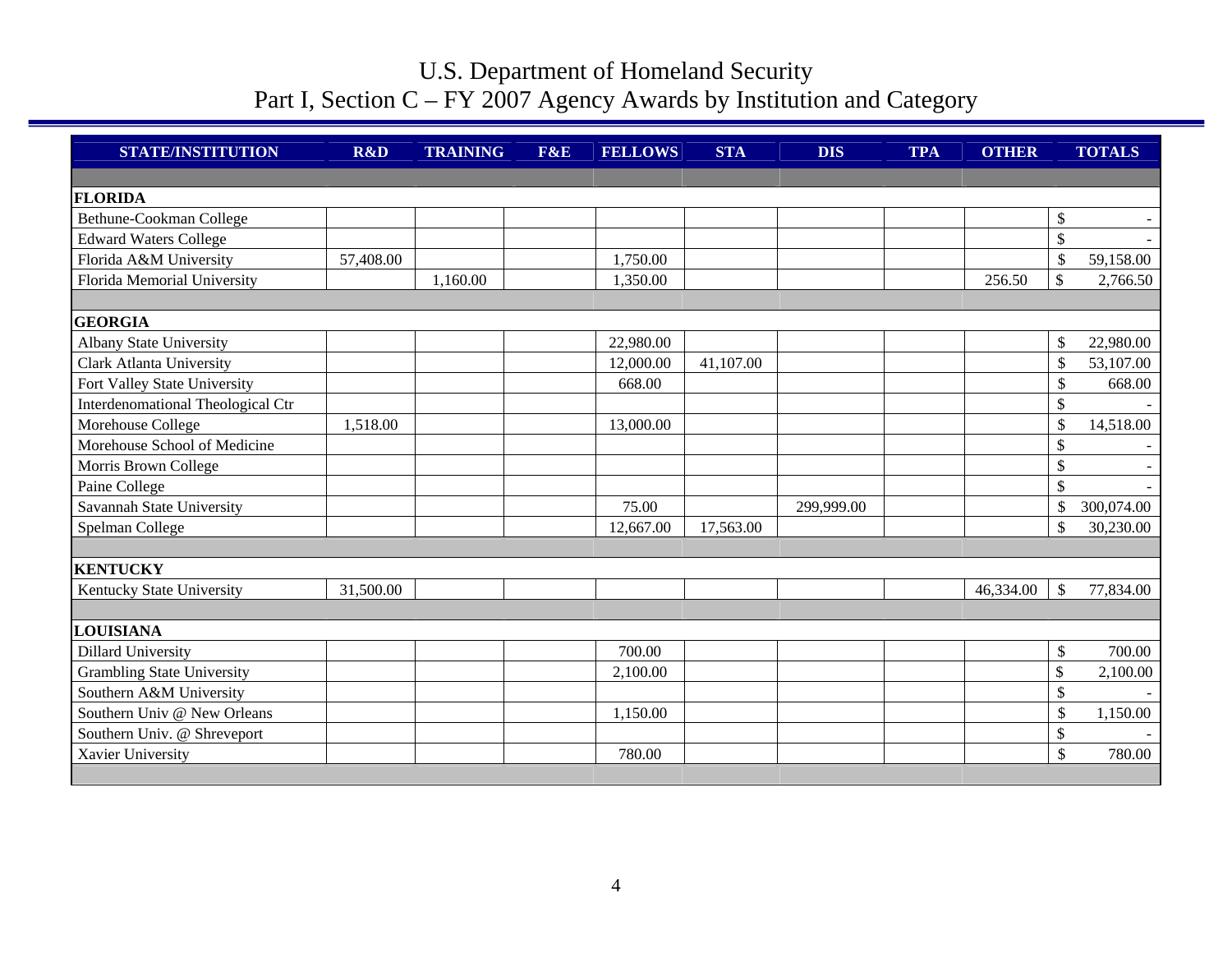| <b>STATE/INSTITUTION</b>          | R&D        | <b>TRAINING</b> | F&E        | <b>FELLOWS</b> | <b>STA</b> | <b>DIS</b> | <b>TPA</b> | <b>OTHER</b> | <b>TOTALS</b>                   |
|-----------------------------------|------------|-----------------|------------|----------------|------------|------------|------------|--------------|---------------------------------|
|                                   |            |                 |            |                |            |            |            |              |                                 |
| <b>MARYLAND</b>                   |            |                 |            |                |            |            |            |              |                                 |
| <b>Bowie State University</b>     |            |                 |            | 103,772.00     |            |            |            |              | \$<br>103,772.00                |
| Coppin State University           |            |                 |            | 13,225.00      |            |            |            |              | $\mathsf{\$}$<br>13,225.00      |
| Morgan State University           | 311,556.00 |                 |            | 6,072.00       |            | 378,723.00 |            | 256.50       | \$<br>696,607.50                |
| Univ. of Maryland Eastern Shore   |            |                 |            |                |            |            |            |              | \$                              |
|                                   |            |                 |            |                |            |            |            |              |                                 |
| <b>MICHIGAN</b>                   |            |                 |            |                |            |            |            |              |                                 |
| Lewis College of Business         |            |                 |            |                |            |            |            |              | $\mathbb{S}$                    |
|                                   |            |                 |            |                |            |            |            |              |                                 |
| <b>MISSISSIPPI</b>                |            |                 |            |                |            |            |            |              |                                 |
| <b>Alcorn State University</b>    |            |                 |            | 400.00         |            | 200,000.00 |            |              | \$<br>200,400.00                |
| Coahoma Community College         |            |                 |            |                |            |            |            |              | $\mathcal{S}$                   |
| Hinds Community College           |            |                 |            |                |            |            |            |              | $\mathcal{S}$                   |
| <b>Jackson State University</b>   |            |                 |            | 1,162.00       | 16,876.00  |            |            | 256.50       | \$<br>18,294.00                 |
| Mary Holmes College               |            |                 |            |                |            |            |            |              | $\mathcal{S}$                   |
| Mississippi Valley State Univ.    |            | 294,000.00      | 536,000.00 |                |            |            |            | 810,384.51   | \$1,640,384.51                  |
| <b>Rust College</b>               |            |                 |            |                |            |            |            |              | \$                              |
| Tougaloo College                  |            |                 |            |                |            |            |            |              | $\boldsymbol{\mathsf{S}}$       |
|                                   |            |                 |            |                |            |            |            |              |                                 |
| <b>MISSOURI</b>                   |            |                 |            |                |            |            |            |              |                                 |
| Harris-Stowe State College        |            |                 |            |                |            |            |            |              | $\boldsymbol{\mathsf{S}}$       |
| Lincoln University                |            |                 |            |                |            |            |            |              | $\mathsf{\$}$                   |
|                                   |            |                 |            |                |            |            |            |              |                                 |
| <b>NORTH CAROLINA</b>             |            |                 |            |                |            |            |            |              |                                 |
| Barber-Scotia College             |            |                 |            |                |            |            |            |              | \$                              |
| <b>Bennett College</b>            |            |                 |            | 500.00         |            |            |            |              | $\mathcal{S}$                   |
| Elizabeth City State University   | 5,000.00   |                 |            | 1,396.00       | 3,597.00   |            |            |              | \$<br>9,993.00                  |
| Fayetteville State University     |            |                 |            | 400.00         |            |            |            |              | $\mathbb{S}$<br>400.00          |
| Johnson C. Smith University       |            |                 |            |                | 30,992.00  |            |            |              | $\mathbf{\hat{S}}$<br>30,992.00 |
| Livingstone College               |            |                 |            |                |            |            |            |              | \$                              |
| North Carolina State A&T Univ.    | 109,186.00 |                 |            | 30,307.00      |            | 332,809.00 |            |              | \$<br>472,302.00                |
| North Carolina Central University |            |                 |            | 250.00         | 17,367.84  |            |            |              | $\mathsf{\$}$<br>17,617.84      |
|                                   |            |                 |            |                |            |            |            |              |                                 |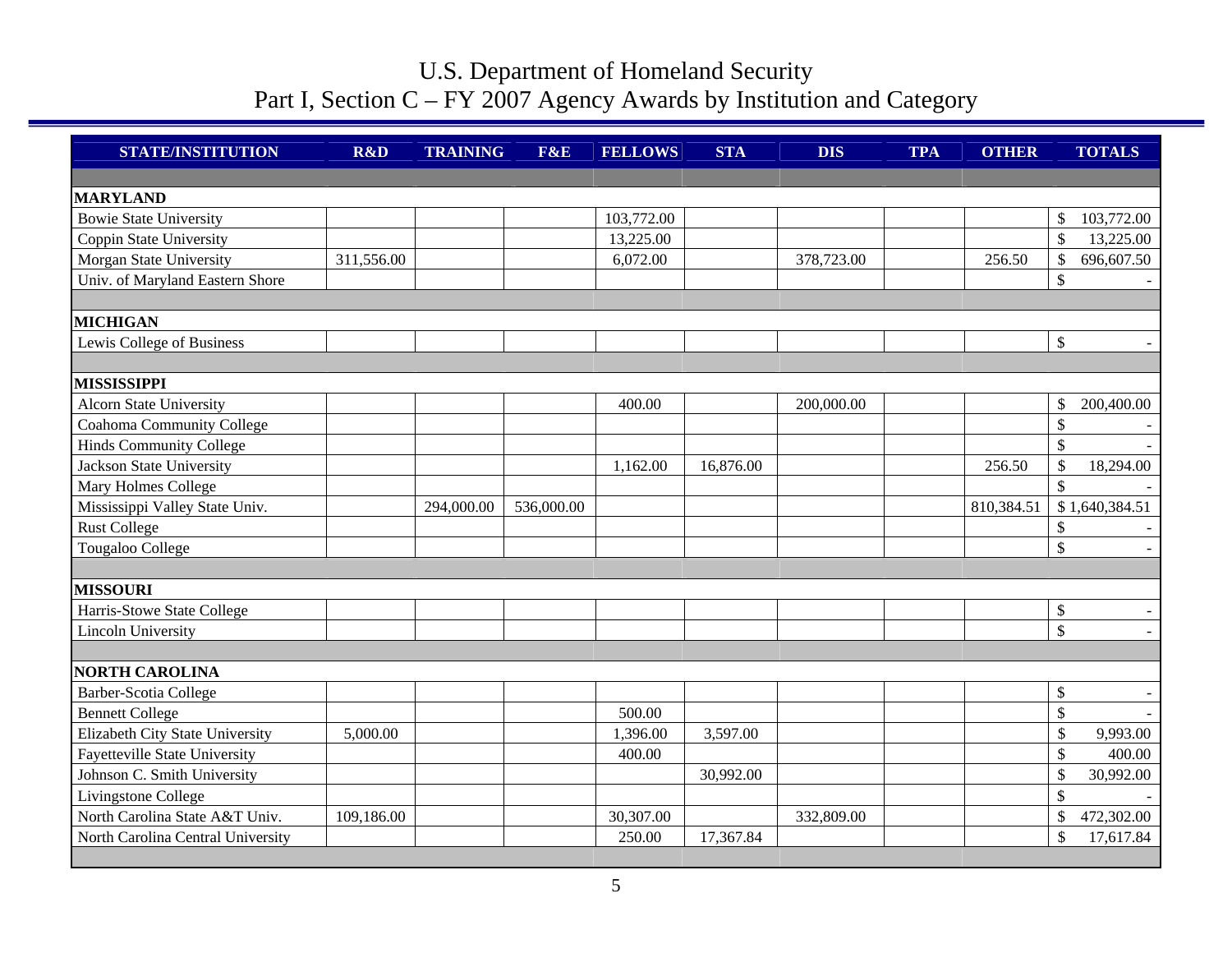| <b>STATE/INSTITUTION</b>          | R&D | <b>TRAINING</b> | F&E      | <b>FELLOWS</b> | <b>STA</b> | <b>DIS</b> | <b>TPA</b> | <b>OTHER</b> |                           | <b>TOTALS</b> |
|-----------------------------------|-----|-----------------|----------|----------------|------------|------------|------------|--------------|---------------------------|---------------|
|                                   |     |                 |          |                |            |            |            |              |                           |               |
| <b>NORTH CAROLINA (Continued)</b> |     |                 |          |                |            |            |            |              |                           |               |
| St. Augustine's College           |     |                 |          |                |            |            |            |              | $\$\,$                    |               |
| Shaw University                   |     |                 |          |                |            |            |            |              | $\mathcal{S}$             | $\sim$        |
| Winston-Salem State University    |     |                 |          |                |            |            |            |              | $\mathcal{S}$             |               |
|                                   |     |                 |          |                |            |            |            |              |                           |               |
| <b>OHIO</b>                       |     |                 |          |                |            |            |            |              |                           |               |
| <b>Central State University</b>   |     |                 |          |                |            |            |            |              | $\mathbb{S}$              |               |
| Wilberforce University            |     |                 |          |                |            |            |            |              | $\mathcal{S}$             |               |
|                                   |     |                 |          |                |            |            |            |              |                           |               |
| <b>OKLAHOMA</b>                   |     |                 |          |                |            |            |            |              |                           |               |
| <b>Langston University</b>        |     |                 | 9,444.59 |                |            |            |            |              | $\mathcal{S}$             | 9,444.59      |
| <b>PENNSYLVANIA</b>               |     |                 |          |                |            |            |            |              |                           |               |
| Cheyney University                |     |                 |          |                |            |            |            |              | $\$\,$                    |               |
| Lincoln University                |     |                 |          |                |            |            |            |              | $\mathcal{S}$             |               |
|                                   |     |                 |          |                |            |            |            |              |                           |               |
| <b>SOUTH CAROLINA</b>             |     |                 |          |                |            |            |            |              |                           |               |
| Allen University                  |     |                 |          |                |            |            |            |              | $\boldsymbol{\mathsf{S}}$ |               |
| <b>Benedict College</b>           |     |                 |          |                |            |            |            |              | $\mathcal{S}$             |               |
| Claflin College                   |     |                 |          |                |            |            |            |              | $\mathcal{S}$             |               |
| Clinton Jr. College               |     |                 |          |                |            |            |            |              | $\mathcal{S}$             |               |
| Denmark Technical College         |     |                 |          |                |            |            |            |              | $\mathcal{S}$             |               |
| Morris College                    |     |                 |          |                |            |            |            |              | $\mathbb{S}$              |               |
| South Carolina State Univ.        |     |                 |          | 450.00         |            |            |            |              | $\boldsymbol{\mathsf{S}}$ | 450.00        |
| Voorhees College                  |     |                 |          |                |            |            |            |              | $\mathcal{S}$             |               |
|                                   |     |                 |          |                |            |            |            |              |                           |               |
| <b>TENNESSEE</b>                  |     |                 |          |                |            |            |            |              |                           |               |
| <b>Fisk University</b>            |     |                 |          | 475.00         |            |            |            |              | $\boldsymbol{\mathsf{S}}$ | 475.00        |
| Knoxville College                 |     |                 |          |                |            |            |            |              | \$                        |               |
| Lane College                      |     |                 |          |                |            |            |            |              | $\$$                      |               |
| Lemoyne-Owen College              |     |                 |          |                |            |            |            |              | $\mathsf{\$}$             | $\sim$        |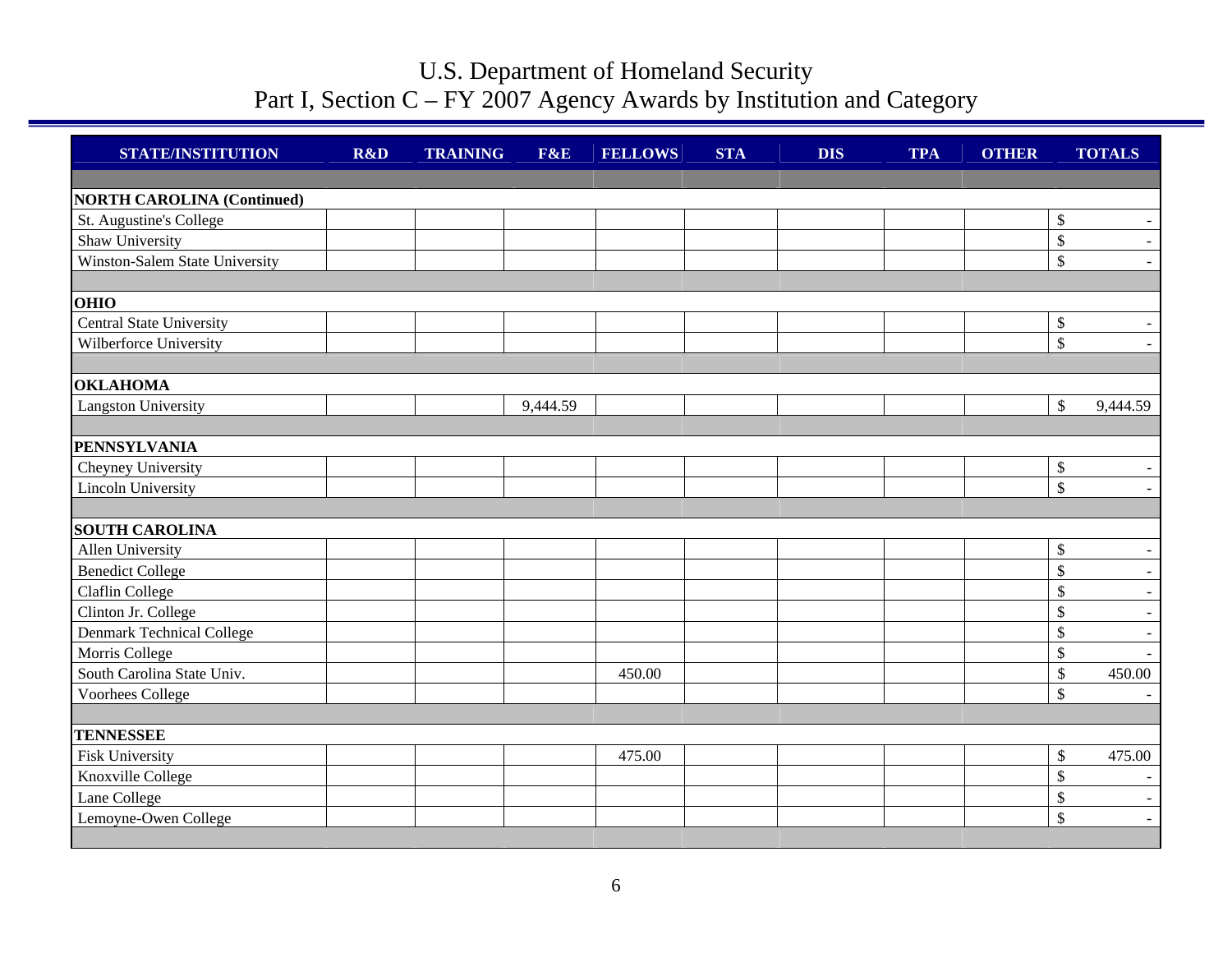| <b>STATE/INSTITUTION</b>          | R&D       | <b>TRAINING</b> | F&E | <b>FELLOWS</b> | <b>STA</b> | <b>DIS</b> | <b>TPA</b> | <b>OTHER</b> |                           | <b>TOTALS</b> |
|-----------------------------------|-----------|-----------------|-----|----------------|------------|------------|------------|--------------|---------------------------|---------------|
|                                   |           |                 |     |                |            |            |            |              |                           |               |
| <b>TENNESSEE</b> (Continued)      |           |                 |     |                |            |            |            |              |                           |               |
| Meharry Medical College           |           |                 |     |                |            |            |            |              | $\mathcal{S}$             |               |
| <b>Tennessee State University</b> | 31,500.00 |                 |     | 400.00         |            |            |            |              | $\mathcal{S}$             | 31,900.00     |
| <b>TEXAS</b>                      |           |                 |     |                |            |            |            |              |                           |               |
| Huston-Tillotson College          |           |                 |     | 50.00          |            |            |            | 256.50       | \$                        | 306.50        |
| Jarvis Christian College          |           |                 |     |                |            |            |            |              | \$                        |               |
| Paul Quinn College                |           |                 |     | 350.00         |            |            |            |              | $\mathcal{S}$             | 350.00        |
| Prairie View A&M University       | 44,100.00 |                 |     | 500.00         |            |            |            |              | $\mathcal{S}$             | 44,600.00     |
| Saint Phillip College             |           |                 |     |                |            |            |            |              | $\mathbb{S}$              |               |
| Southwestern Christian College    |           |                 |     |                |            |            |            |              | $\mathbb{S}$              |               |
| <b>Texas College</b>              |           |                 |     |                |            |            |            |              | $\mathbb{S}$              |               |
| <b>Texas Southern University</b>  | 42,364.00 |                 |     |                |            |            |            |              | $\mathcal{S}$             | 42,364.00     |
| <b>Wiley College</b>              |           |                 |     |                |            |            |            |              | $\mathcal{S}$             |               |
|                                   |           |                 |     |                |            |            |            |              |                           |               |
| <b>VIRGINIA</b>                   |           |                 |     |                |            |            |            |              |                           |               |
| <b>Hampton University</b>         |           |                 |     | 500.00         | 1,543.00   |            |            |              | $\boldsymbol{\mathsf{S}}$ | 2,043.00      |
| Norfolk State University          |           |                 |     | 350.00         |            |            |            |              | \$                        | 350.00        |
| Saint Paul's College              |           |                 |     |                |            |            |            |              | \$                        |               |
| Virginia State University         |           |                 |     | 400.00         |            |            |            |              | $\boldsymbol{\mathsf{S}}$ | 400.00        |
| Virginia Union University         |           |                 |     | 400.00         |            |            |            |              | $\mathcal{S}$             | 400.00        |
|                                   |           |                 |     |                |            |            |            |              |                           |               |
| <b>WEST VIRGINIA</b>              |           |                 |     |                |            |            |            |              |                           |               |
| <b>Bluefield College</b>          |           |                 |     | 275.00         |            |            |            |              | $\mathbb{S}$              | 275.00        |
| West Virginia State College       |           |                 |     |                |            |            |            |              | $\mathbb{S}$              |               |
|                                   |           |                 |     |                |            |            |            |              |                           |               |
| <b>U.S. VIRGIN ISLANDS</b>        |           |                 |     |                |            |            |            |              |                           |               |
| University of the Virgin Islands  |           |                 |     |                |            |            |            |              | $\mathcal{S}$             |               |
|                                   |           |                 |     |                |            |            |            |              |                           |               |
| <b>UNIDENTIFIED HBCUs</b>         |           |                 |     |                |            |            |            |              |                           |               |
|                                   |           |                 |     |                |            |            |            |              | $\boldsymbol{\mathsf{S}}$ |               |
|                                   |           |                 |     |                |            |            |            |              |                           |               |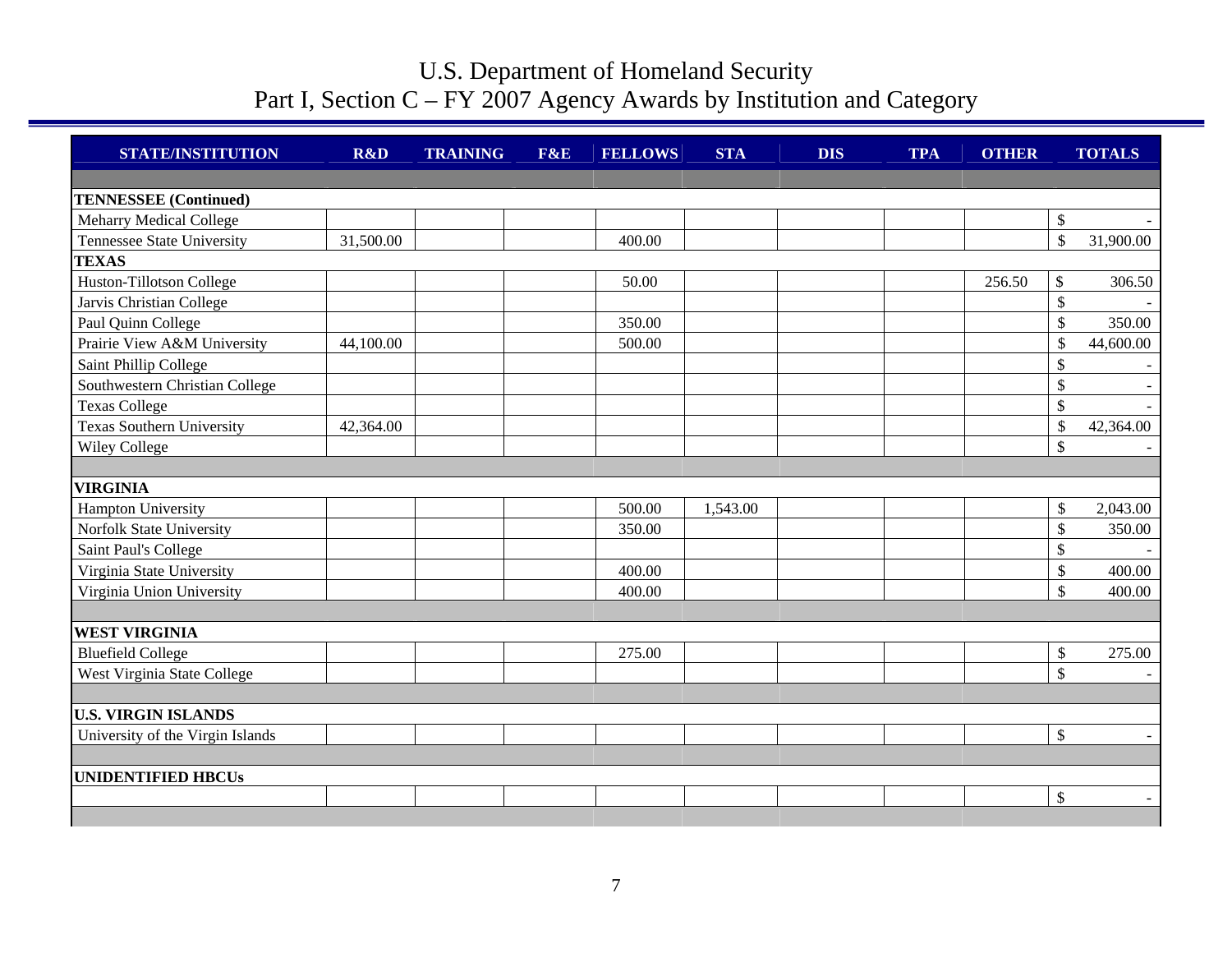| <b>STATE/INSTITUTION</b>                | R&D                                                                | <b>TRAINING</b>                                                                   | F&E | <b>FELLOWS</b> | <b>STA</b> | <b>DIS</b>     | <b>TPA</b> | <b>OTHER</b> | <b>TOTALS</b>  |
|-----------------------------------------|--------------------------------------------------------------------|-----------------------------------------------------------------------------------|-----|----------------|------------|----------------|------------|--------------|----------------|
|                                         |                                                                    |                                                                                   |     |                |            |                |            |              |                |
| <b>OTHER</b>                            |                                                                    |                                                                                   |     |                |            |                |            |              |                |
| <b>MSI Workshop</b>                     |                                                                    |                                                                                   |     | 1,500.00       |            |                | 8,917.00   |              | 10,471.00      |
| <b>Recruitment Advertisement</b>        |                                                                    |                                                                                   |     |                |            |                |            | 3,000.00     | 3,000.00       |
|                                         |                                                                    |                                                                                   |     |                |            |                |            |              |                |
| <b>GRAND TOTAL</b>                      |                                                                    | $$911,544.00 \mid $295,160.00 \mid $545,444.59 \mid $305,431.00 \mid $143,542.84$ |     |                |            | \$1,211,531.00 | \$8,917.00 | \$860,744.51 | \$4,282,314.94 |
| R&D - Research & Development            | Fellows - Fellowship, Traineeships, Internships, Recruitment & IPA |                                                                                   |     |                |            |                |            |              |                |
| Training                                |                                                                    | <b>STA</b> - Student Tuition Assistance                                           |     |                |            |                |            |              |                |
| <b>F&amp;E</b> - Facilities & Equipment |                                                                    | Direct Institutional Subsidies                                                    |     |                |            |                |            |              |                |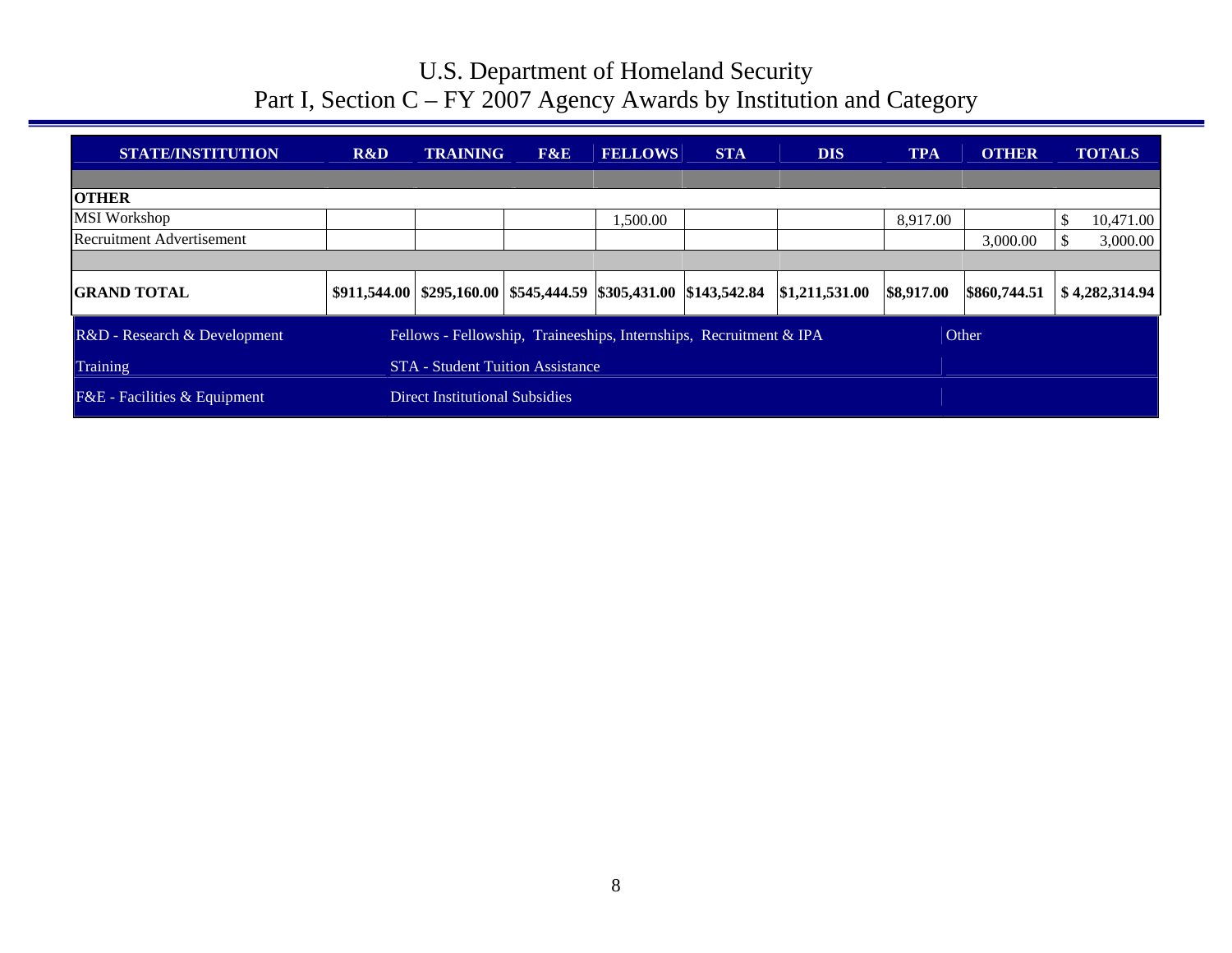## Award Category: Research and Development

*The Directorate of Science & Technology (S&T)*, continued collaborative partnerships between DHS Centers of Excellence and HBCUs in the following mission relevant areas: Explosives Detection, Mitigation and Response Social, Behavioral, and Economic Sciences; Risk and Decision Sciences; Human Factors Aspects of Technology; Chemical Threats and Countermeasures; Biological Threats and Countermeasures; Food and Agriculture Security; Transportation Security; Border Security ; Immigration Studies; Maritime and Port Security; Infrastructure Protection; Natural Disasters and Related Geophysical Studies; Emergency Preparedness and Response; Communications and Interoperability; Advanced Data Analysis and Visualization. Participating HBCUs included: Tuskegee University; University of Arkansas at Pine Bluff; Howard University; Florida A&M University; Morehouse College; Kentucky State University; Morgan State University; Elizabeth City State University; North Carolina State A&T University; Tennessee State University; Prairie View A&M University; and Texas Southern University. **Total Award: \$862,370** 

*The Domestic Nuclear Detection Office (DNDO)* and the National Science Foundation issued a grant to North Carolina A&T University under the Academic Research Initiative. The purpose of this initiative is to foster frontier research and build the nation's intellectual capital in nuclear sciences. The initiative has a potential of \$58 million in grant opportunities over five years for colleges and universities to focus on detection systems, individual sensors or other research relevant to the detection of nuclear weapons, special nuclear material, radiation dispersal devices, and related threats. **Total Award: \$49,174** 

## Award Category: Training

*U.S. Immigration & Customs Enforcement (ICE)* developed and finalized a proposal and action plan to initiate an "Instructor-On-Loan" program. This program will enable ICE to work towards achieving a presence on university and college campuses from which to recruit the next generation of ICE employees, and to participate in curriculum development at HBCUs. **Total Award: Award amount not identified** 

In addition, ICE staff served as guest lecturers and mentors to students at Florida Memorial University. Activities included leading career discussions; resume reviews; mock interviews; drafting Knowledge, Skills and Abilities statements; professional image guidance; and Myers-Briggs personality type test results. **Total Award: \$1,160** 

#### *The Office of Grants Management & Operations (OGM&O), National Preparedness*

*Directorate*, a component of *FEMA*, as part of its mission, oversees the distribution of grants to State & Local governments for planning, equipment, training and exercise needs. In turn, the States awarded sub-grants to Institutions of Higher Education, including HBCUs, for specific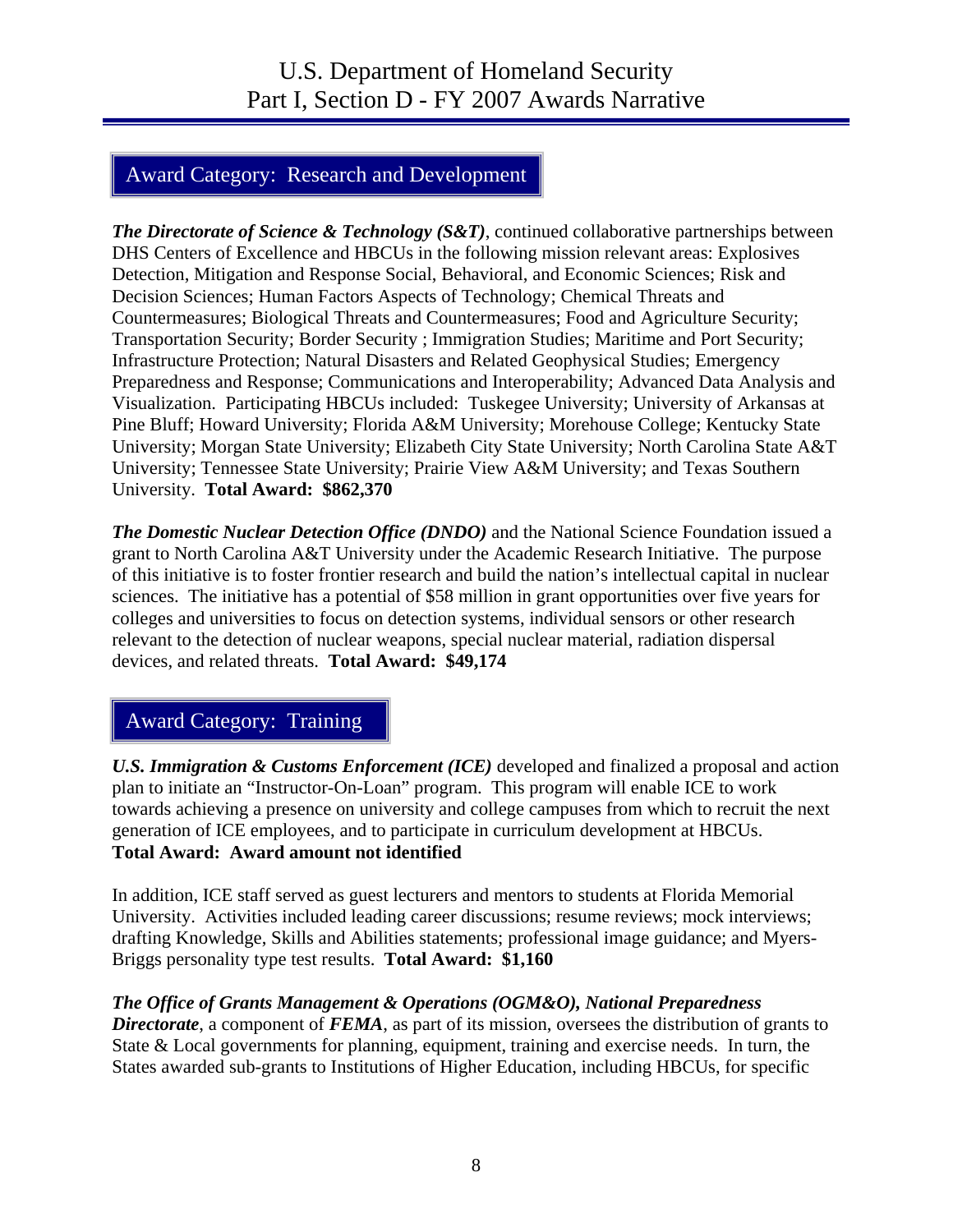projects. The Mississippi State University received a grant to conduct Weapons of Mass Destruction all Hazard Planning. **Total Award: \$294,000** 

## Award Category: Facilities & Equipment

*FEMA* provided a Public Assistance Grant to Langston University to mitigate the impact of ice storms on the facilities and make the facilities accessible. **Total Award: \$9,444.59** 

*FEMA's OGM&O* reported that the Mississippi State University received a grant to provide first responder equipment. **Total Award: \$536,000** 

### Award Category: Fellowships, Internships, Recruitment, and IPAs

*U.S. Customs & Border Protection (CBP)* reported participating in recruitment activities at various HBCUs and purchasing recruitment ads in periodicals servicing students attending HBCUs. **Total Award: \$3,755** 

*The U.S. Coast Guard (USCG)* participated career fairs and recruiting events held at: Alabama A&M University; Tuskegee University; Delaware State University; Howard University; Florida A&M University; Fort Valley State University; Savannah State University; Spelman College; Dillard College; Southern University at New Orleans; Xavier University; Copping State University; Morgan State University; Alcorn State University; Jackson State University; Bennett College; Elizabeth City State University; Fayetteville State University; North Carolina State A&T; South Carolina State University; Fisk University; Tennessee State University; Prairie View A&M University; Hampton University; Norfolk State University; Virginia State University; Virginia Union University; and Bluefield College. **Total Award: \$17,955** 

*The DHS Office of Inspector General (OIG)* managers and supervisors participated in recruitment efforts and sponsored five students from HBCUs to participate in the Student Temporary Employment Program (STEP). **Total Award: \$60,000**

In addition, the OIG attended career fairs at: Howard University; University of the District of Columbia; Bowie State University; and North Carolina Central University. **Total Award: \$1,350**

*ICE* placed a full-page color recruitment advertisement in the Morgan State University Placement Manual. The manual is provided to career-focused, job-seeking students by their college and university career centers, and used throughout the year. **Total Award: \$5,047**

ICE also placed a full-page color advertisement in the Tuskegee University Placement Manual. The manual fully integrates into the school's career planning program and is regarded as the "textbook" for the school's career center. **Total Award: \$6,365**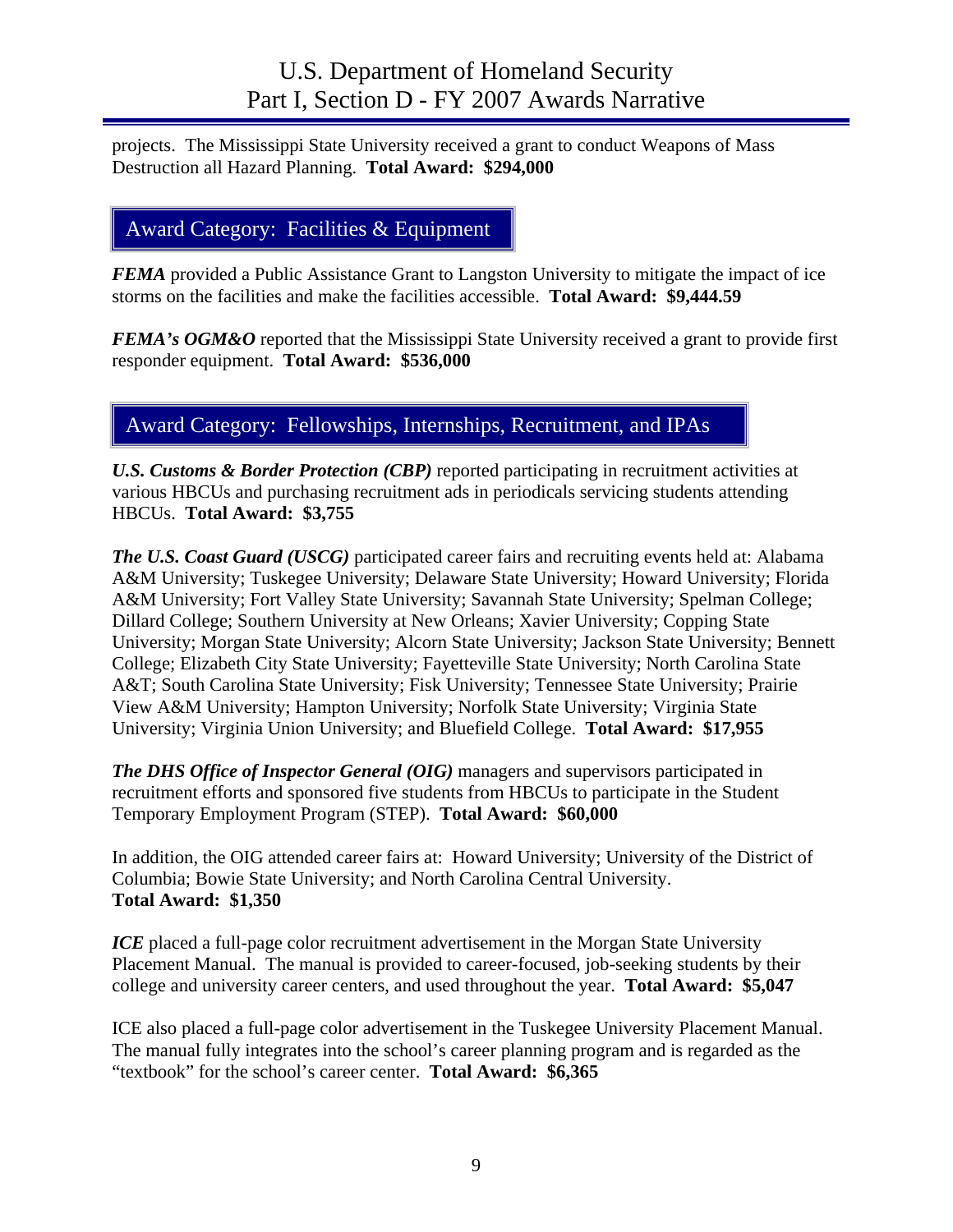ICE also participated in various career and job fairs at HBCUs including: the University of the District of Columbia; Bowie State University; Elizabeth City; Jackson State University; Benedict College; Florida Memorial College; and Grambling State University. **Total Award: \$5,083**

*U.S. Secret Service (USSS)* sponsored eight HBCU students under the Student Temporary Employment Program from: University of the District of Columbia; Albany State University, North Carolina A&T State University; Bowie University; and Howard University. **Total Award: \$203,076** 

*USSS* also participated in recruitment activities involving Bowie State University; Morgan State University; Howard University; and the 2007 Black College Spring Break National Job Fair. **Total Award: \$2,425** 

The *Transportation Security Administration* reported participating in recruitment activities at Bowie State University and Coppin State University. **Total Award: \$375** 

## Award Category: Student Tuition Assistance, Scholarship and Other Aid

*University Programs*, a component of *S&T*, provided scholarships and fellowships for undergraduate and graduate students pursuing degrees relevant to homeland security. The purpose of the program is to provide educational support and relevant experiential learning opportunities to diverse individuals in order to enhance scientific leadership in areas of importance to DHS. Participating HBCUs included: Clark Atlanta University; Jackson State University; Johnson C. Smith University; and North Carolina Central University. **Total Award: \$102,115** 

*USCG* awarded funds to HBCUs in the form of tuition and book costs in support of the College Student Pre-commissioning Initiative (CSPI), which is a scholarship program designed to enhance the overall diversity of the Coast Guard officer corps. **Total Award: \$37,200** 

*The Federal Law Enforcement Training Center (FLETC)* funded a student from North Carolina Central University under the Student Temporary Employment Program (STEP). **Total Award: \$4,227.84** 

### Award Category: Direct Institutional Subsidies

The *S&T Directorate* continued to establish homeland security scientific leadership programs in areas critical to homeland security at minority serving institutions. Homeland Security Science, Technology, Engineering and Mathematics (HS-STEM) Career Development Grants were awarded to colleges and universities with established HS-STEM curricula. The grants enabled colleges and universities to award scholarships and fellowships to qualified undergraduate and graduate students in HS-STEM disciplines who intend to pursue homeland security professional